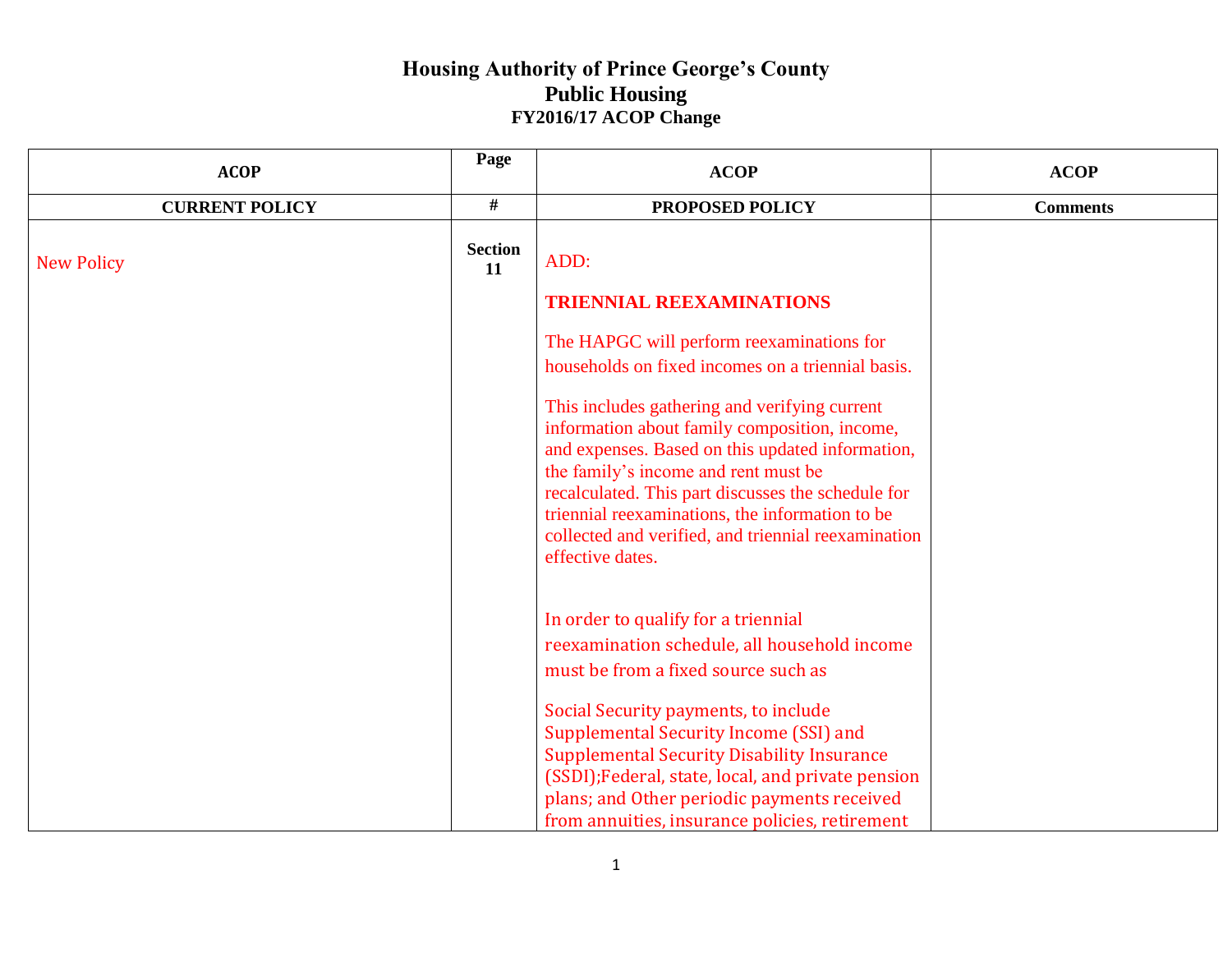| funds, disability or death benefits, and other                                   |
|----------------------------------------------------------------------------------|
| similar types of periodic payments.                                              |
|                                                                                  |
| Households on triennial schedules will be                                        |
| permitted to request an interim re-examination at                                |
| any time. Households with members who have                                       |
| fully excluded wage income and other fixed                                       |
| income sources will not be considered fixed                                      |
| income Households.                                                               |
|                                                                                  |
| For example, a household has a Veteran head of                                   |
| household and an adult full time student who has                                 |
| a job. The head of household has only Veteran                                    |
| Affairs income. Even though HAPGC is going to                                    |
| exclude all of the adult full time student's earned                              |
|                                                                                  |
| income, PHA will not consider this household as                                  |
| afixed income household. They would not qualify                                  |
| for triennial recertification.                                                   |
|                                                                                  |
|                                                                                  |
| <b>Scheduling Triennial Reexaminations</b><br>The HAPGC will begin the triennial |
| reexamination process 90 - 120 days in advance                                   |
| of its scheduled effective date. Generally, the                                  |
| HAPGC will schedule triennial reexamination                                      |
| effective dates to coincide with the family's                                    |
| triennial anniversary date.                                                      |
|                                                                                  |
| Triennial Anniversary date is defined as 36                                      |
| months from the effective date of the family's last                              |
|                                                                                  |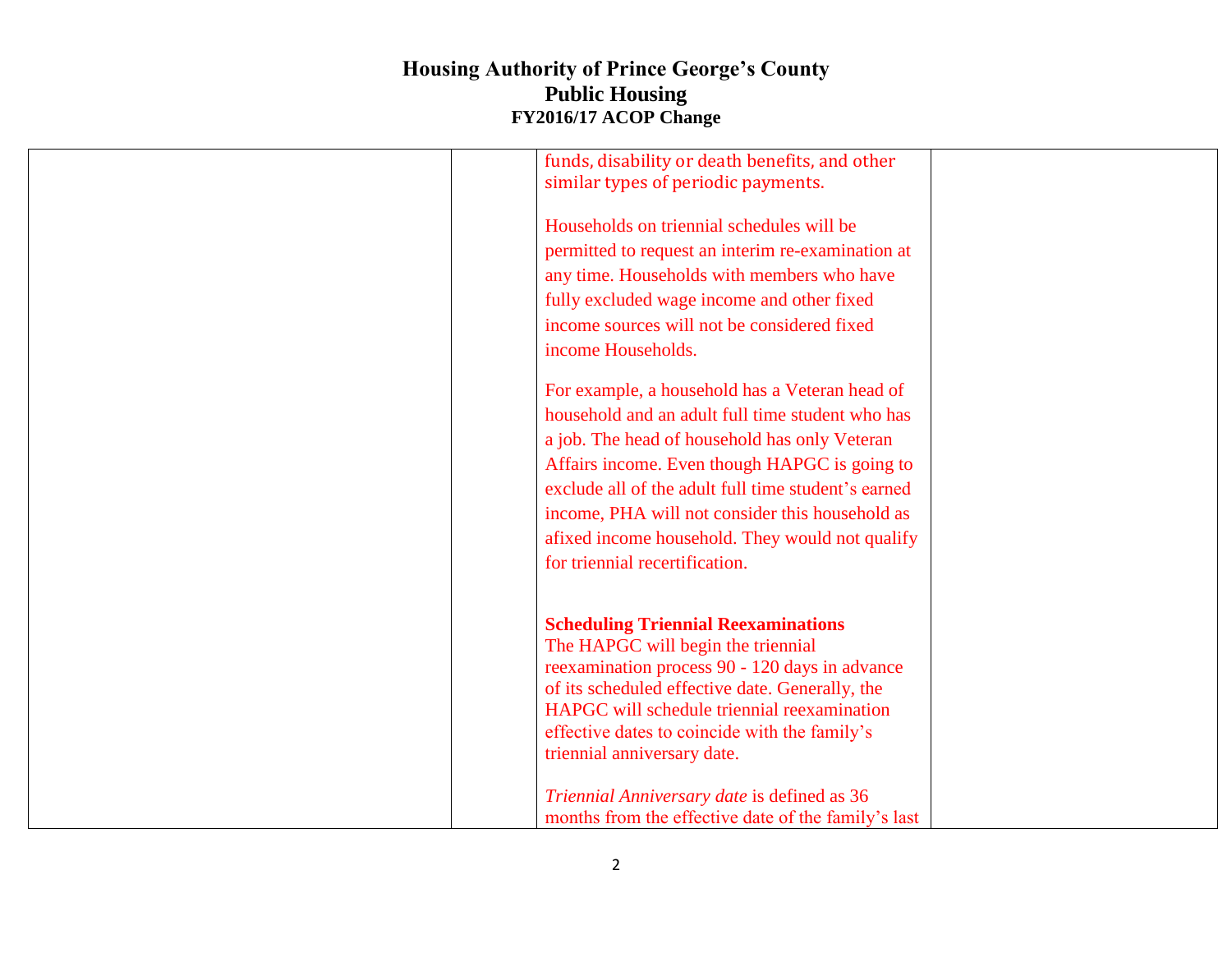| triennial reexamination or, during a family's third |  |
|-----------------------------------------------------|--|
|                                                     |  |
| year in the program, from the effective date of the |  |
| family's initial examination (admission).           |  |
|                                                     |  |
|                                                     |  |
|                                                     |  |
|                                                     |  |
| <b>Conducting Triennial Reexaminations</b>          |  |
|                                                     |  |
| As part of the triennial reexamination process,     |  |
|                                                     |  |
| families are required to provide updated            |  |
|                                                     |  |
| information to the HAPGC regarding the              |  |
|                                                     |  |
| family's income, expenses, and composition.         |  |
|                                                     |  |
|                                                     |  |
|                                                     |  |
|                                                     |  |
|                                                     |  |
|                                                     |  |
|                                                     |  |
|                                                     |  |
|                                                     |  |
|                                                     |  |
|                                                     |  |
|                                                     |  |
|                                                     |  |
|                                                     |  |
|                                                     |  |
|                                                     |  |
|                                                     |  |